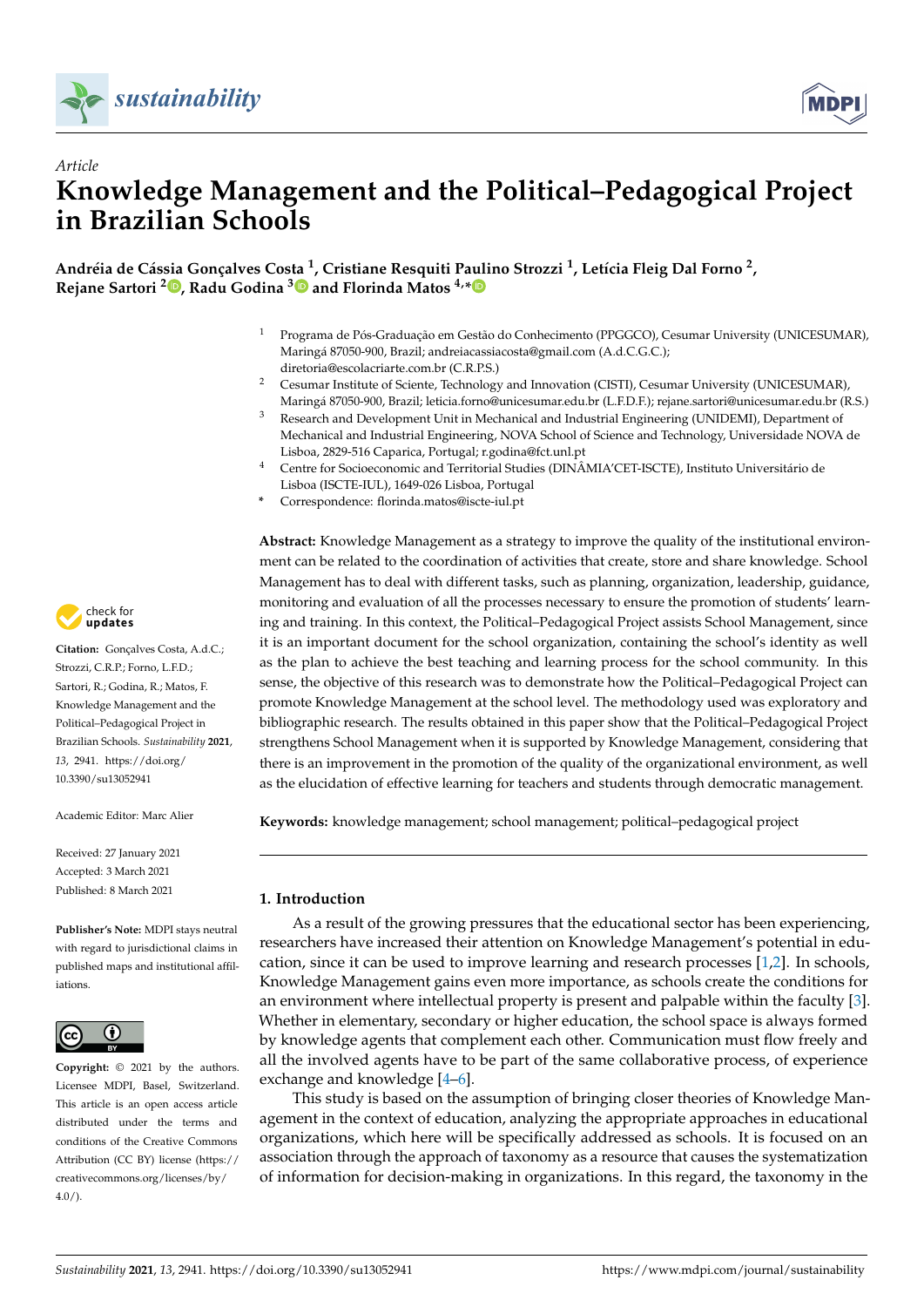analysis and study of the Political–Pedagogical Project was highlighted as a systematization instrument of the function, the organization and the school's performance.

Thus, the objective of this exploratory study, based on bibliographic research, is to demonstrate how the Political–Pedagogical Project can promote Knowledge Management in schools.

The literature search was carried out in the databases of the Scientific Electronic Library Online (SciELO) of the Brazilian Federal Agency for Support and Evaluation of Graduate Education (CAPES) and the Brazilian Digital Library of Theses and Dissertations (BDTD) of the Brazilian Institute of Information Science and Technology (IBICT), following the idea of selecting national productions about the Political–Pedagogical Project and School Management and national and international productions on Taxonomy and Knowledge Management. The purpose of a reference's analysis only of a national contribution on the Political–Pedagogical Project and School Management was due to the fact that this research is based on the Brazilian reality of teaching and includes considerations on the project's guiding documents, regarding the Brazilian school organization model and the description and understanding of School Management. The international perspective on Taxonomy and Knowledge Management reported the analysis of theoretical and conceptual descriptions that helped in the understanding and definition of how these two concepts can be associated and identified in Brazilian schools and the processes of structuring school dynamics.

As a result, this paper is structured as follows: in addition to this introductory section, the second and third sections present the conceptual foundations of Knowledge Management and School Management, respectively. In the fourth section, an analysis of Knowledge Management in the context of education is presented, analyzing the appropriate approaches in educational organizations and highlighting the Political–Pedagogical Project in the promotion of Knowledge Management in schools. The last section contains the conclusions of this study, followed by the references used.

#### **2. Knowledge and Knowledge Management**

Knowledge is the process and the result of the relationship between the individual who knows and the known object. According to a study in [\[7\]](#page-10-5), the origin of knowledge is through information, which is a set of relevant data in the formation of its meaning. Data and information can easily be stored on computers, unlike knowledge, which is something personal and complex.

When considering knowledge as the reasoning ability, operated through interpretation, analysis and understanding of the data and information, it is understandable that knowledge exists for problem-solving, decision-making, learning and teaching [\[7\]](#page-10-5). Associated with Knowledge and Information Management, knowledge can be structured. This structuring may have repercussions on the generation of a meaning, so that decision-making and knowledge construction can exist [\[7\]](#page-10-5).

Therefore, it can be understood that the construction of knowledge becomes concrete from the moment that tacit knowledge and explicit knowledge are associated [\[7,](#page-10-5)[8\]](#page-10-6). For [\[9\]](#page-10-7), the creation of knowledge can occur with socialization, and it can go through three other phases. This perception caused the development of a knowledge conversion spiral. The conversion modes are socialization, where tacit knowledge is shared and created through direct experiences; externalization, which is the association of tacit knowledge through dialogue and reflection; combination, which refers to systematizing and applying explicit knowledge and information; and internalization, which is related to learning and acquiring new tacit knowledge in practice [\[10,](#page-11-0)[11\]](#page-11-1).

New knowledge always begins with individuals, since the organization cannot build knowledge on its own [\[9\]](#page-10-7). The organization needs to provide moments for the individuals to be able to exchange personal knowledge with each other, in order to be shared within the organization [\[9\]](#page-10-7). In the knowledge spiral, the socialization phase consists of the act of sharing tacit knowledge with explicit knowledge; that is, the moment when experienced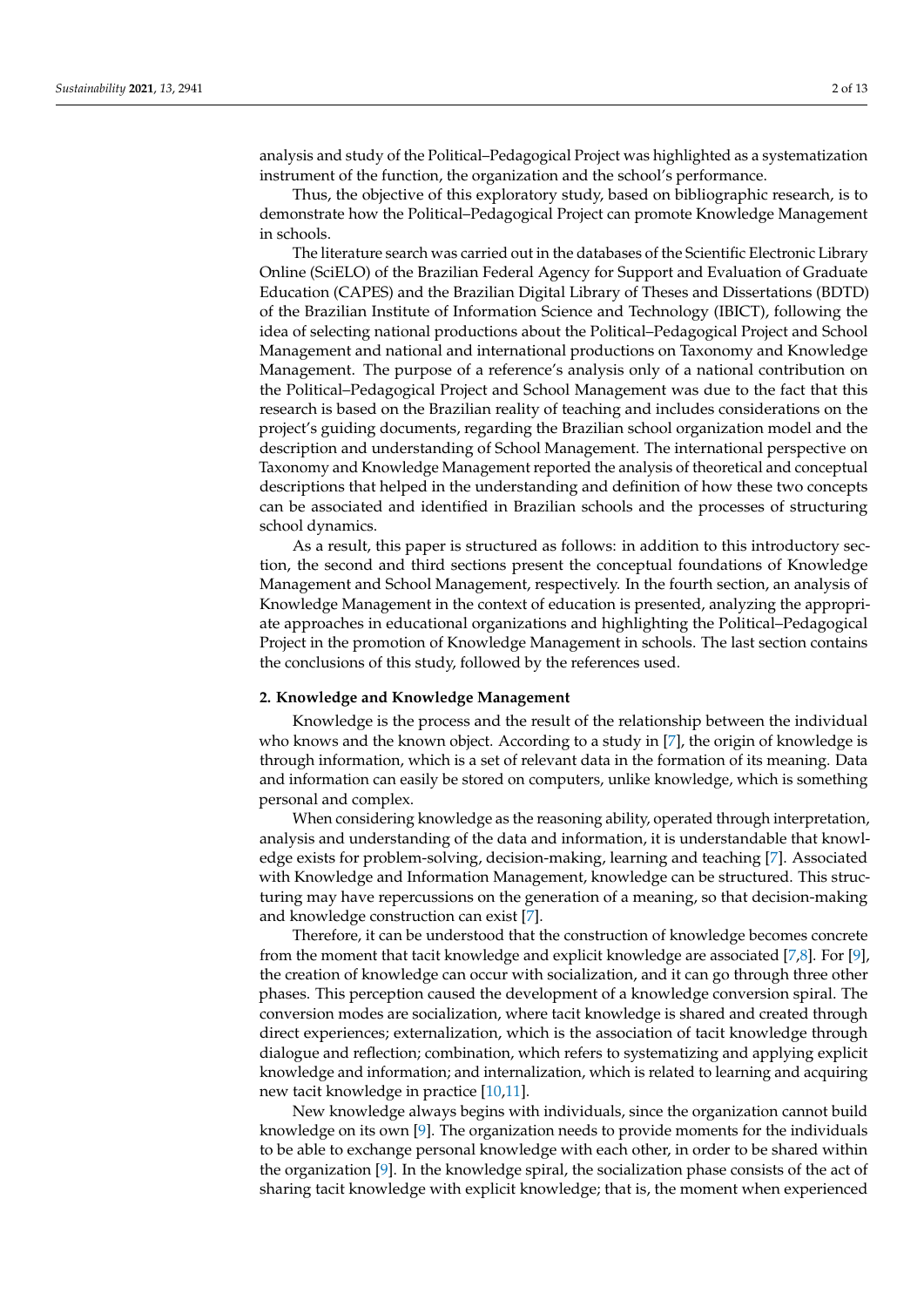practices are exchanged [\[12\]](#page-11-2). This moment can be considered as the sharing of concepts, experiences, decision-making or possibilities for solving problems [\[8\]](#page-10-6).

It is understandable, then, that the knowledge conversion modes, such as socialization, externalization, and combination, allow experiments that are internalized by individuals and that originate a new knowledge—internalization. This cycle and its processes have an impact on Knowledge Management. Thus, it is evident that knowledge is an intangible asset directly linked to human activity, and as one of the main productive resources today, managing it must be a priority action in companies of different segments and dimensions [\[8](#page-10-6)[,13\]](#page-11-3). The area that studies the management of this resource is Knowledge Management.

Understanding the concepts and characteristics of Knowledge Management is fundamental to launching strategies that guarantee the success of the organization as a whole, whether it is a business or an educational organization  $[5,14–16]$  $[5,14–16]$  $[5,14–16]$ . In this sense, Table [1](#page-2-0) presents a systematization of the definitions of Knowledge Management found in the scientific literature.

|  |  |  | <b>Table 1.</b> Knowledge Management definitions. |
|--|--|--|---------------------------------------------------|
|--|--|--|---------------------------------------------------|

<span id="page-2-0"></span>

| Reference         | Definition                                                                                                                                                                                                                                                                                                                                                                                                                                                                           |
|-------------------|--------------------------------------------------------------------------------------------------------------------------------------------------------------------------------------------------------------------------------------------------------------------------------------------------------------------------------------------------------------------------------------------------------------------------------------------------------------------------------------|
| $[17]$            | "It is a conceptual framework that encompasses all activities and perspectives necessary to obtain an<br>overview of dealing with and benefiting from the corporation's knowledge assets and their conditions. It<br>points out and prioritises the areas of knowledge that require management's attention. It identifies<br>outstanding alternatives, suggests methods for managing them, and carries out the activities necessary to<br>achieve the desired results."              |
| $[18]$            | "A company's ability to create new knowledge, disseminate it throughout the organisation as a whole and<br>incorporate it into products, services and systems."                                                                                                                                                                                                                                                                                                                      |
| $[19]$            | "It is like a newly discovered ocean, which is not yet on the map, and only a few people understand its<br>dimensions, or walk the path to reach it. It links individual knowledge to the formation of organisational<br>knowledge, which is also represented by different capacities, and may, in organisations, share or not share<br>strategic decisions, which should be an essential or important part of the business strategy."                                               |
| $[20]$            | "It is the systematic process of searching, organising, filtering and presenting information in order to<br>improve the understanding of people in a specific area of interest."                                                                                                                                                                                                                                                                                                     |
| $[21]$            | "It is the management of activities and processes that promote organisational knowledge to increase<br>competitiveness through better use and the creation of individual and collective knowledge sources."                                                                                                                                                                                                                                                                          |
| $[7]$             | "It involves the ability of knowledge to add value to the organisation. With this, the organisation that is able<br>to efficiently integrate the meaning processes, the construction of knowledge and decision-making can be<br>considered a knowledge organisation."                                                                                                                                                                                                                |
| $[22]$            | "A continuous and deliberate series of strategies, practices, techniques, formal and informal processes, used<br>in organisations to identify, create, represent, process, analyse, store and distribute knowledge."                                                                                                                                                                                                                                                                 |
| $\left[23\right]$ | "Deliberate and systematic coordination of people, technology, processes and the structure of an<br>organisation, in order to add value through the reuse of knowledge and innovation. This coordination is<br>achieved through the creation, sharing and application of knowledge, as well as the preservation of<br>corporate memory through the storage and retrieval of valuable lessons learned and best practices, in order<br>to promote continuous organisational learning." |

Despite the existence of more than 100 definitions of Knowledge Management, [\[23\]](#page-11-12) reports that there is a common point among so many definitions: it is "a dynamic, guided through cycles, in order to capture (create, recover), share (disseminate) and apply (use) knowledge to add and generate value in the organisation" [\[24\]](#page-11-13).

We recognize Knowledge Management as responsible for facilitating information management, developing and disseminating knowledge [\[8\]](#page-10-6). To this end, several knowledge management tools and practices can assist organizations in the process of creating, sharing, and applying knowledge. These tools and practices effectively contribute to an adequate management of organizational knowledge [\[25\]](#page-11-14).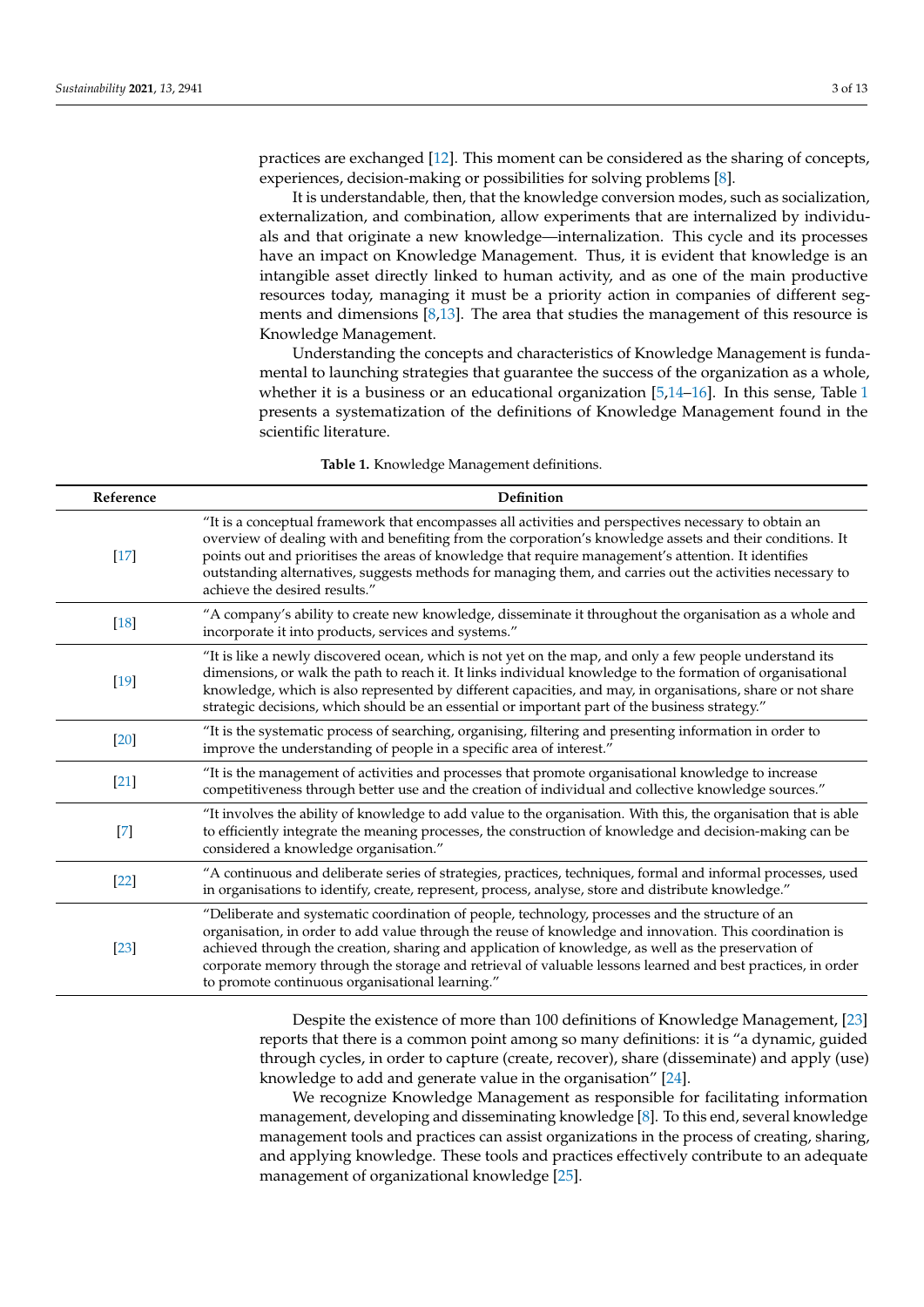In the context of a school organization, as in any other business sector, knowledge resides in people, and it is explained in the processes [\[8\]](#page-10-6). Thus, for that organization to be successful, it is necessary to overcome the barriers that prevent the access and registration of information. In this regard, in [\[26\]](#page-11-15) it is advised that the knowledge of a school organization should be created, organized, updated and disseminated systematically, hence enabling better school management. Those contributions of the Knowledge Management with the classroom space and the educational context are evidenced, mainly, when School Management and the Political–Pedagogical Project are analyzed.

## **3. School Management**

The concept of School Management emerged in the 1930s and is linked to the understanding of the school as a work organization based on school administration, having as a pioneer Escola Nova, for instance, in Brazil [\[27\]](#page-11-16). Studies on School Management tend to bring the school closer to business organizations and have continuously been marked by a bureaucratic and functionalist conception [\[28–](#page-11-17)[30\]](#page-11-18).

In the 1980s, when the reform of pedagogy was instituted, it was necessary to begin demanding a critical focus of the school on society [\[31\]](#page-11-19). The theory of administration, which first named this work as school administration, was focused on a technocratic and functionalist approach, whereas the concept of School Management has in its essence a political and pedagogical concern [\[32\]](#page-11-20).

With the changes in terminology and definition, it became clear that a school is a space that promotes learning how to learn, which repositions the value of education and qualifies the professional for the labor market [\[33\]](#page-11-21). Within this context, it is possible to observe two conceptions of organization and management of schools: one with a scientific-rational approach and another with a socio-political nature. These conceptions, in the scientificrational approach, perceive a school within a neutral reality, which through planned and organized activities can reach high levels of effectiveness and efficiency. Those schools value structures based on organization charts, hierarchical functions and a low degree of participation by the people who work in the organization [\[34\]](#page-11-22).

The socio-political approach, on the other hand, does not recognize the school as a neutral element, but as the result of a social construction made by students, parents and guardians, teachers and the community in general [\[35\]](#page-11-23). In this approach, the relevance of social interactions and the intentionality of the socio-political context are recognized. Thus, the concepts of School Management, therefore, reproduce political positions and conceptions of man and society [\[35\]](#page-11-23).

In this way, School Management is the set of rules, guidelines and organizational structure that ensures the foundation of the use of material, financial and intellectual resources. It aims to coordinate and monitor the work of people, to ensure the optimal functioning of the school and activities in the classroom, guaranteeing better learning opportunities for all students [\[36\]](#page-11-24).

In a different study [\[37\]](#page-11-25), School Management encompasses not only access, but the practice of subjects' participation within the school. The involvement of teachers and the entire school community in decision-making and the functioning of the school ensures a higher quality of education. Therefore, School Management must be based on democratic principles to produce the necessary and significant changes in the organizational environment [\[38\]](#page-11-26).

An educational organization as a whole requires a continuous articulation between the way of thinking and the way of doing educational work. School Management is responsible for planning and organizing, leading and guiding, monitoring and evaluating all the processes necessary to ensure the promotion of students' learning and training [\[39\]](#page-11-27).

School Management is a means and not an end; this is because its ultimate goal must always be the meaningful and effective learning of students. The school must fulfil its role by developing skills that help students to think critically, analyze information in a contextualized way, express themselves clearly, employ problem-solving techniques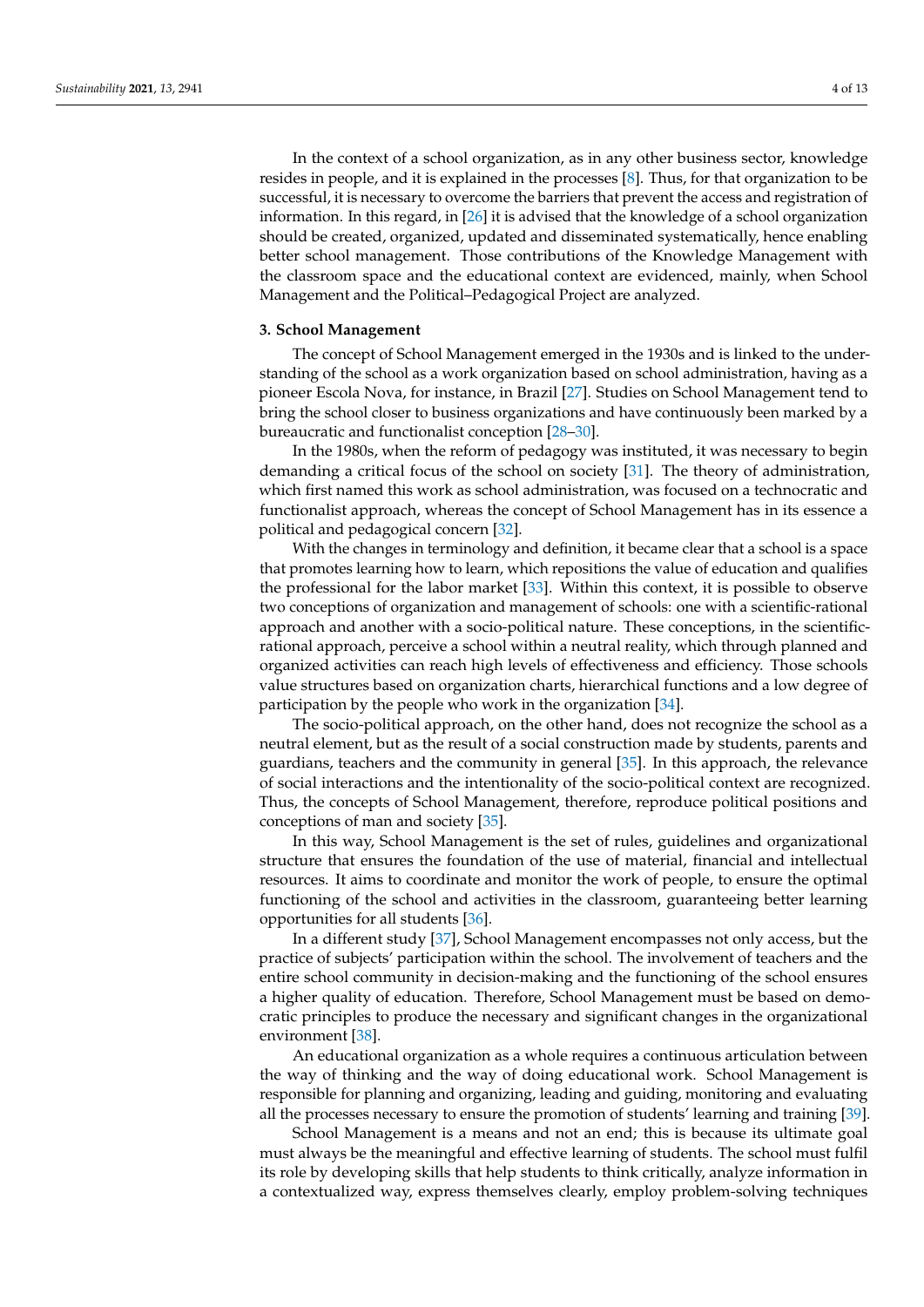and develop the students' ability to make decisions and solve conflicts. It is clear that schools have a relationship and are associated with Knowledge Management [\[40\]](#page-11-28), being a way of promoting improvements in the activities and strategies to be implemented in an organization [\[41\]](#page-11-29).

## **4. Knowledge Management and School Management**

Although the term Knowledge Management is little known in school organizations [\[41\]](#page-11-29) or related to the school context in the Brazilian territory, it is present in planning meetings, joint research and many other activities that enable knowledge sharing.

The school space as an organization to educate citizens must be a learning organization in which intellectual capital, which is at the center of skills development, must be the reason and justification for valuing knowledge sharing. This evidences the conception that the teacher has the function of socializing and sharing his knowledge to seek the development of new skills, for himself and students [\[40\]](#page-11-28). This search movement turns schools into learning organizations.

It has to be recognized that human capital needs to be valued in the school community, since it tends to highlight the role of the teacher and its significance in intervening in the school and in the teaching and learning process [\[14\]](#page-11-4). It is understood, therefore, that the school is an organization that aims to socialize and share necessary knowledge for the education of students. It is necessary to create environments for interaction so that the teaching and learning process will have relevance for all who attend it [\[42\]](#page-11-30). In this thinking, concepts from business environments can be used to assimilate educational knowledge.

It is understood that in modern countries, knowledge and the ability to process and select information are raw materials for modern economies [\[43\]](#page-11-31). In the Brazilian context, it is identified that the action of sharing information and processes in the educational context provides Democratic Management, as it enables joint action by the actors, organizing the school as a social space [\[44\]](#page-11-32). Thus, we observe that the school organization must be seen as a space that involves the knowledge of the actors of this place, such as teachers, coordinators, principals, students, and those responsible for the entire community [\[45\]](#page-12-0). In addition, this knowledge should be used as a means of improving the community and the social context of the organization.

Knowledge in the school organization can be tacit, explicit in [\[7\]](#page-10-5). Tacit knowledge is everything that is included in individual experiences; explicit knowledge is what is registered in the rules, routines and procedures of the school space; and cultural knowledge is related with the norms, beliefs and assumptions used to value new information [\[7\]](#page-10-5). How to find, systematize and store this knowledge is one of the significant challenges that can be analyzed from the perspective of School Management considering the perspective of Knowledge Management.

Educational knowledge manifests itself through the relationship of the teacher who, when connected to the classroom, communicates uninterruptedly in a specific language with students. The teacher's purpose is to transform information into knowledge [\[46\]](#page-12-1). However, the construction of knowledge needs to go beyond traditional educational practices in the classroom. This is because the knowledge built in the teacher–student relationship, with the sharing and socialization of knowledge, comes from an exchange process [\[47\]](#page-12-2). The teaching and learning process develops in the classroom through the relationship between teacher and student. In this sense, knowledge production comes to be understood as the great intentionality of school learning [\[40,](#page-11-28)[48\]](#page-12-3).

The classroom is recognized as a favorable space for the construction of knowledge and the promotion of the cycle that comprises the processes of socialization, externalization, combination and internalization [\[18\]](#page-11-7). The classroom must be recognized and understood as a space that promotes the construction of knowledge [\[49–](#page-12-4)[51\]](#page-12-5), and also Knowledge Management and Learning Management. This is because it is in the school space that the predominance of the tacit dimension of knowledge is evident, which requires an effective socialization process. In the classroom, the construction of knowledge demands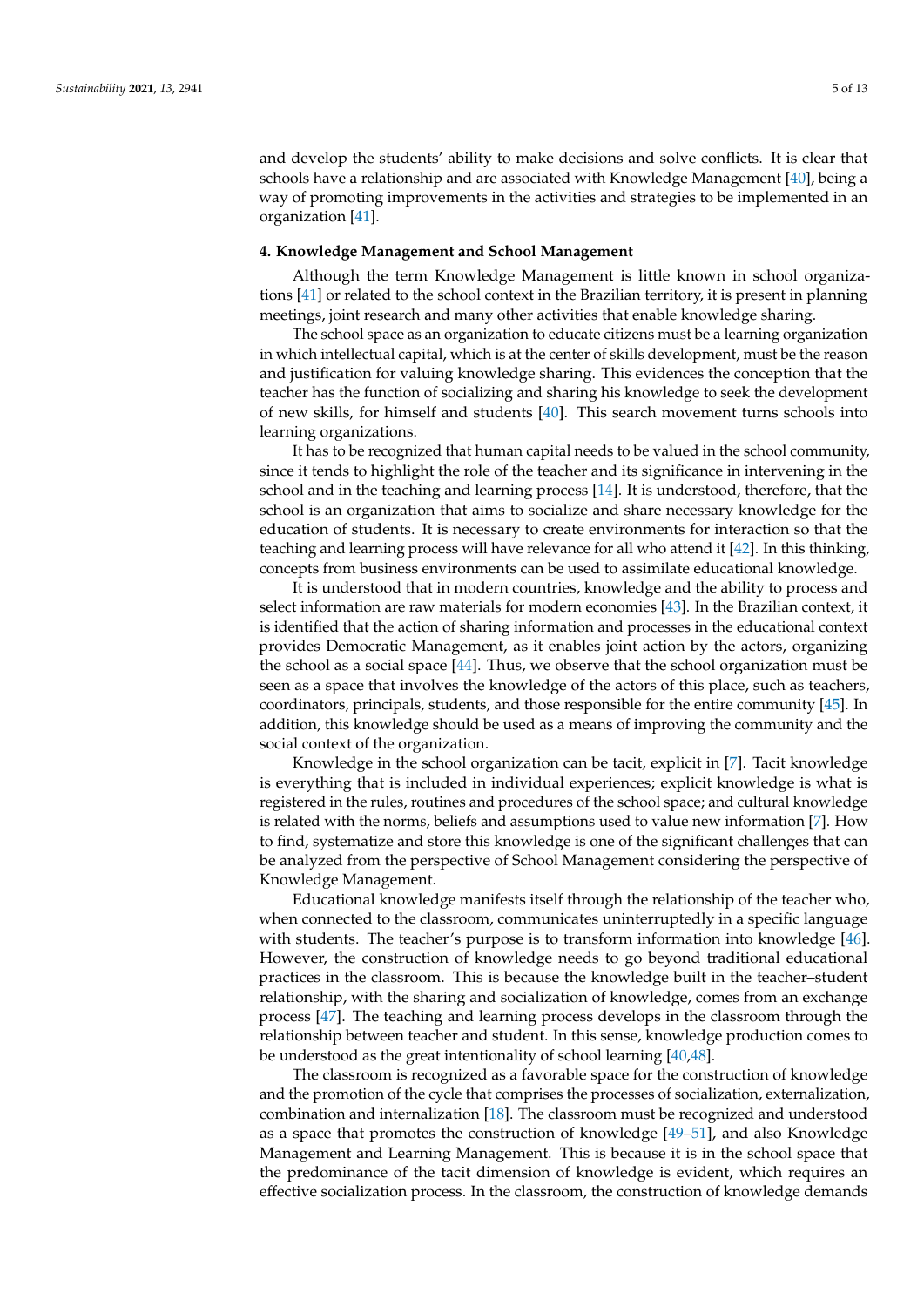the teacher to be a mediator, so that when socializing during the teaching and learning processes, knowledge construction takes place [\[40\]](#page-11-28). This will require the relationship between the teacher and a student to contribute to the exchange process, through dialogues, the interaction between both and socialization and sharing of the knowledge of the two.

#### *4.1. Knowledge Management and Educational Actions*

Brazilian school education reports on the right of access to the school system for all and recognizes that training processes must relate to human coexistence, work, teaching and research institutions, social movements and civil society organizations and cultural events; that is, its objectives must promote the formation of a citizen.

Knowledge Management allows teachers in schools to develop a set of policies and practices that improve teaching and learning [\[52\]](#page-12-6). It also strengthens the professional competence of people in the environment and improves the organization's structure and policy. Therefore, the implementation of Knowledge Management can help a school organization to develop better.

For teachers, Knowledge Management can meet the need for training that gives them pedagogical competence capable of reflecting on students' learning. In [\[43\]](#page-11-31) a model is presented that facilitates the structural organization of educational institutions and is systematized in five dimensions. This is called the Mediative Knowledge Management Model for Educational Actions, as can be observed in Table [2.](#page-5-0)

<span id="page-5-0"></span>

| <b>Dimensions</b>                                            | Knowledge Management Indicators                                                                                                                                                                              | <b>Mediation Actions</b>                                                                                                                                                                                                                                                                                                                                                                                          |
|--------------------------------------------------------------|--------------------------------------------------------------------------------------------------------------------------------------------------------------------------------------------------------------|-------------------------------------------------------------------------------------------------------------------------------------------------------------------------------------------------------------------------------------------------------------------------------------------------------------------------------------------------------------------------------------------------------------------|
| Organizational culture                                       | Understanding of network relationships<br>that provide the design of an<br>environment for the creation and<br>socialization of knowledge.                                                                   | Develop an environment conducive to<br>socialization and the creation of<br>knowledge, through awareness and<br>incentive actions.                                                                                                                                                                                                                                                                                |
| Structural and technological aspects                         | Knowledge of the structural aspect of the<br>organization and the technological<br>resources of information and<br>communication.                                                                            | Use technological resources to<br>communicate. Modernize the educational<br>environment and structure. Consciously<br>use technologies for educational<br>purposes.                                                                                                                                                                                                                                               |
| Motivational aspects of knowledge<br>production and learning | Identification and development of<br>methods to enhance the creation of<br>knowledge in the organization.                                                                                                    | Enhance the competitive role of<br>knowledge as an organizational product<br>in a healthy and educational way;<br>valuing acquired and socialized<br>knowledge; provide innovative and<br>creative situations of knowledge<br>construction to use it with a view to<br>achieving organizational goals;<br>encourage the search for and application<br>of knowledge in the educational<br>environment and society. |
| Production of new knowledge as a<br>product                  | Development of methods and techniques<br>for the knowledge generated to be<br>organized and disseminated.                                                                                                    | Identify, organize, disseminate and assist<br>the use and creation of new knowledge<br>based on Knowledge Management<br>actions, techniques and methods.                                                                                                                                                                                                                                                          |
| Measurement and evaluation of explicit<br>knowledge          | Innovative and creative situations of<br>knowledge construction must be<br>measured and evaluated continuously so<br>that the cycle of innovations and<br>creations recreates new knowledge as a<br>product. | Develop and apply methods and<br>processes for evaluating actions aimed at<br>creating knowledge. Develop reframing<br>and effectiveness actions for these actions<br>with the participation of all educational<br>actors.                                                                                                                                                                                        |

**Table 2.** Knowledge Management definitions (adapted from [\[43\]](#page-11-31)).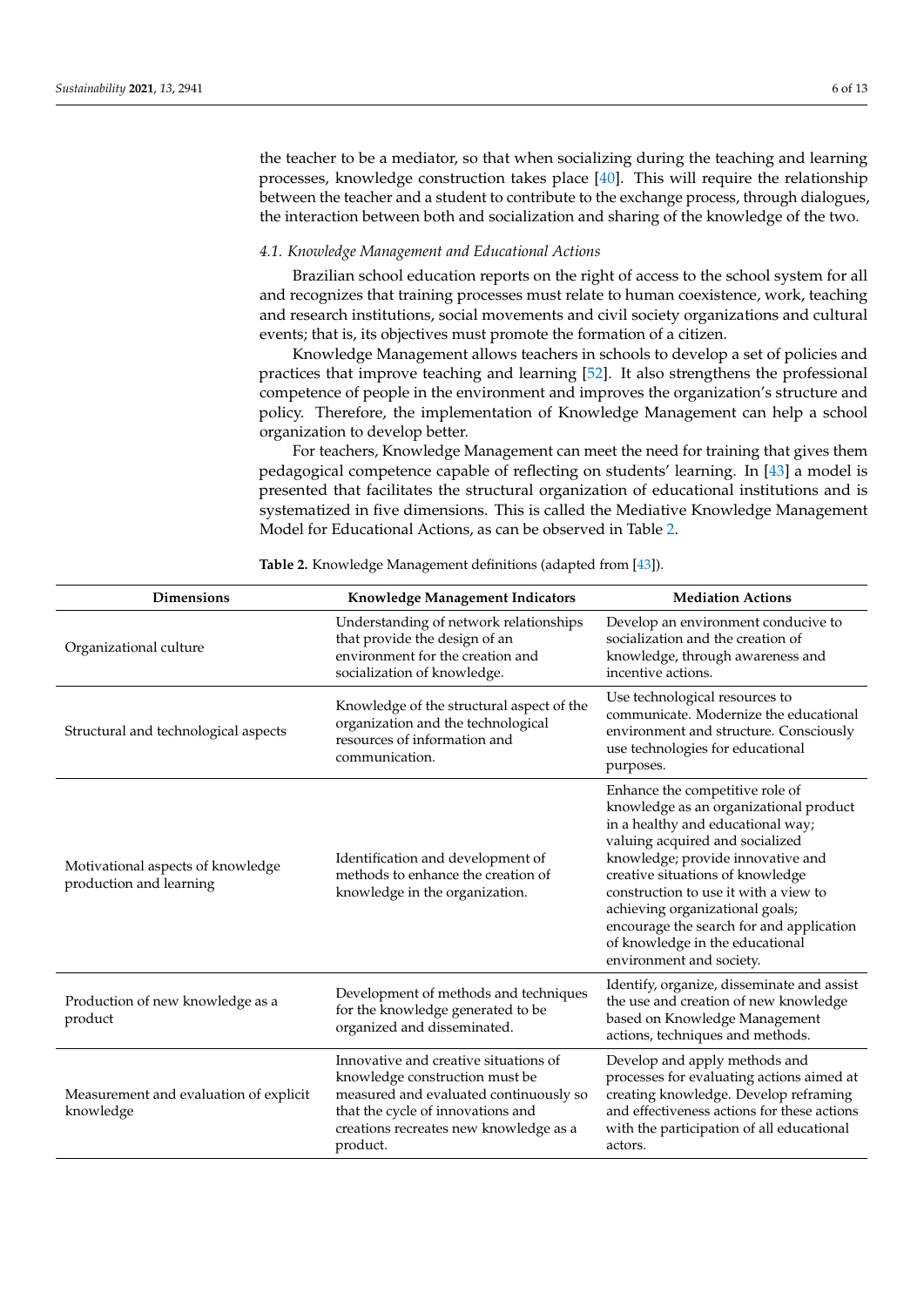The five dimensions presented in [\[43\]](#page-11-31) work to enhance educational activities, considering the manager as the person responsible for monitoring actions focused on culture, for structural, motivational aspects, and even for the production of new actions and the measurement of these.

Knowledge Management presents an intervention proposal that reinforces the need for a more appropriate dynamic organization between people, processes and technologies [\[3\]](#page-10-2). It denotes a relationship between sectors, areas and also resources and actions that are increasingly congruent with the characteristics of the organization. The school as an organization needs a systematization of knowledge and information, since it is a "fertile" field of scientific production. Interpersonal relationships and the production of intellectual capital must be protected and encouraged in the processes of creation and dissemination to improve the organizational climate further [\[52\]](#page-12-6).

Schools have used, in their pedagogical practices, the knowledge of the teachers, through the socialization of knowledge, and in this way, the knowledge of these education professionals can remain in the institution indefinitely. Knowledge Management is not going to make the organization able to create knowledge immediately, but rather enable the management of the knowledge creation process [\[23\]](#page-11-12). Therefore, there is evidence in the Political–Pedagogical Project to contribute to the organization, systematization and functioning of the school.

## *4.2. The Political–Pedagogical Project and School Organisation*

Brazilian school education refers to the right of access to the school system for all, and recognizes that the training processes that need to develop must relate to human coexistence, work, teaching and research institutions, social movements, civil society organizations and cultural manifestations, with its objectives boing, in the end, to promote the formation of a citizen. In Brazil, The National Education Guidelines and Bases Law (LDB) (1996) [\[53\]](#page-12-7) determined that Brazilian schools must prepare a document called the Political–Pedagogical Project, based on the participation of education professionals and those responsible for students, as well as members of the school community. This document guides the school on administrative and pedagogical issues with a view to democratic management of teaching [\[54\]](#page-12-8). One of the most significant gains that the Political– Pedagogical Project brings is the possibility of analyzing the school reality recognizing the identity of the school and its pedagogical practices.

This project is a document and tool that organizes and promotes the objectives, guidelines and actions of the educational process to be developed in the school, expressing the legal requirements of the educational system. In addition, it presents the elements that are the basis for all pedagogical, administrative and financial actions of the school [\[55\]](#page-12-9). It is corroborated, therefore, that the practice of building a Political–Pedagogical Project must be supported by theoretical conceptions and supposes the improvement and training of its agents.

The Political–Pedagogical Project presents itself as a theoretical-methodological framework for the creation of school autonomy, which, through reflective and continuous work, will form its own identity [\[56\]](#page-12-10). In order to become an instrument for reflection on pedagogical practices, it must be evaluated by teachers and members of the pedagogical teams in order to think together of new ways of organizing pedagogical activities to overcome fragmentation and division of labor.

The action of building a Political–Pedagogical Project with interventions by the school management reinforces Democratic Management, requiring an organization of principles, values, objectives and goals, which permeate the school's functionality [\[57\]](#page-12-11). The authenticity of a project of this nature is closely associated with the degree and type of participation of everyone involved in the educational process. What was noted in the considerations of this study is that the school needs to present a functional organization in order to promote an adequate dynamic for knowledge sharing.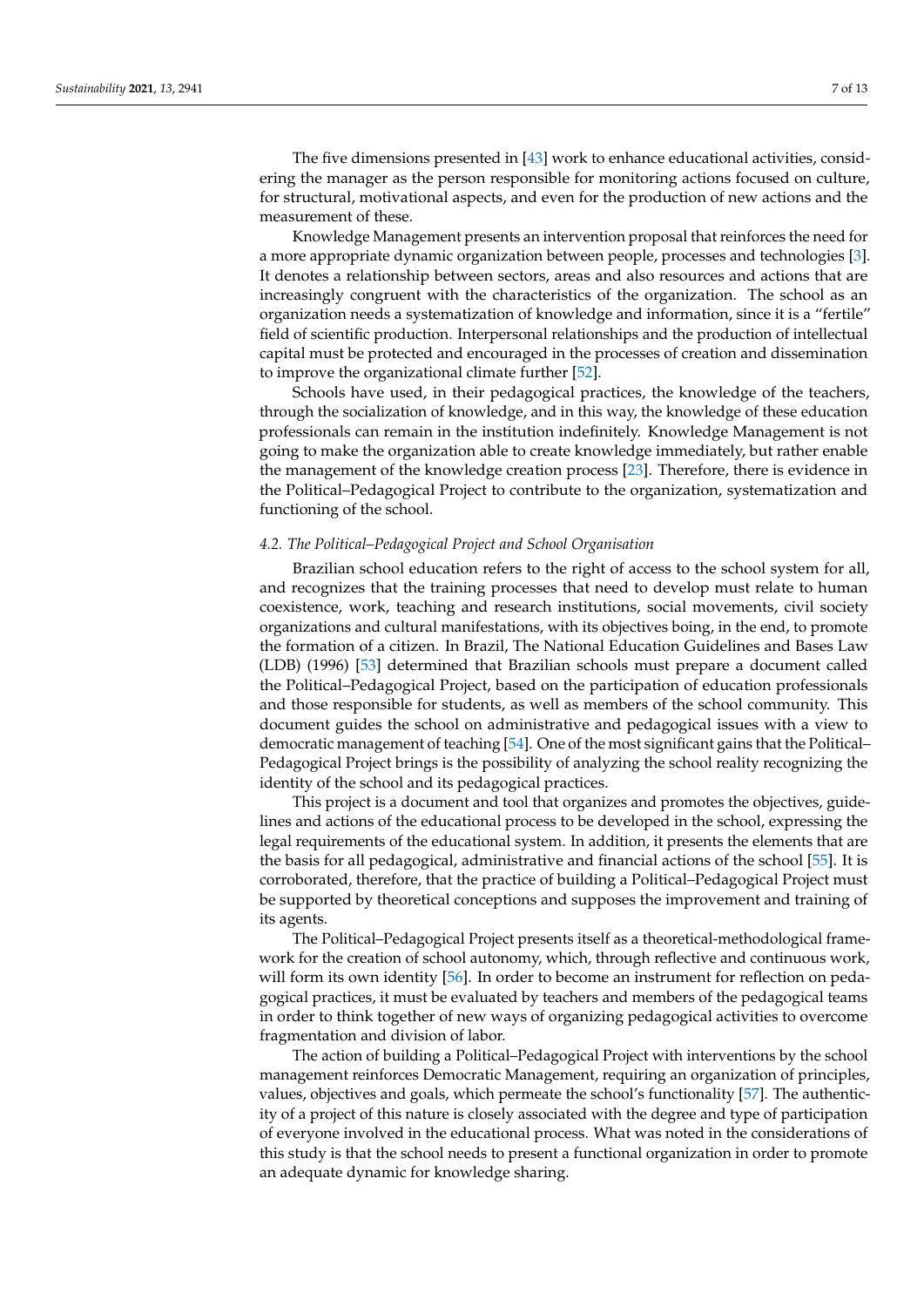For a better understanding regarding the organization of a Political–Pedagogical Project, Figure [1](#page-7-0) presents a conceptual map elaborated from a taxonomy. This map can assist in understanding the information on the elaboration of this project from the situational, conceptual and operational frameworks.

<span id="page-7-0"></span>

Figure 1. Conceptual map of terms by categories and subcategories. Source: own elaboration.

In the situational objective category, the information necessary to understand the schools' reality in relation to the physical structure, pedagogical proposal and school history is considered. The Political–Pedagogical Project must contain the transformations that accompany Brazilian society and, particularly, the intensification of the urbanization process, which has led to an increase in the demand for schooling and, consequently, to the expansion of the education networks. At the same time, schools were restructured due to the need to fulfil new tasks, differentiating not only the work of the teacher, but also creating and absorbing new functions [\[44,](#page-11-32)[58\]](#page-12-12).

The task that arises at the moment in relation to the organization and structuring of the school space is to recover the pedagogical process in its entirety. It is up to schools to provide training compatible with the requirements arising from the needs that are currently faced. This is a necessary condition to meet the profile of a student who has a range of information, which to a large extent is presented in a superficial, naturalized way, without the corresponding wisdom of the relationship, integration and organization. The school needs to be attentive to the present discussions regarding the Knowledge Society, and what is required both in the labor market and in the formation of a socially active citizen. According to [\[40\]](#page-11-28), schools must know how to promote understanding and knowledge sharing actions, and must know how to teach their students to how to socialize and share knowledge, as well as how to differentiate data, information and knowledge concerning their learning process.

It is now recognized that generating a routine in school organizations that encourages collaborative learning among teachers, students and pedagogical staff is necessary [\[40\]](#page-11-28). This dynamic of collaboration evidences that more social and cooperative approaches are being worked on for the teaching and learning process [\[59\]](#page-12-13).

It is emphasized that the situational framework of the Political–Pedagogical Project is a relevant point for understanding the general context of society, which is interspersed with economic issues, since it is the understanding of the society in which Man is inserted that will enable him to take action for the transformation of this reality. This will only be transformed through the action and placement of knowledge in favor of managing relationships.

In the conceptual objective category, philosophical principles, ends, objectives, and conceptions must be classified. Regarding the philosophical principles, these are the school's mission, vision and values. The ends and objectives include scientific knowl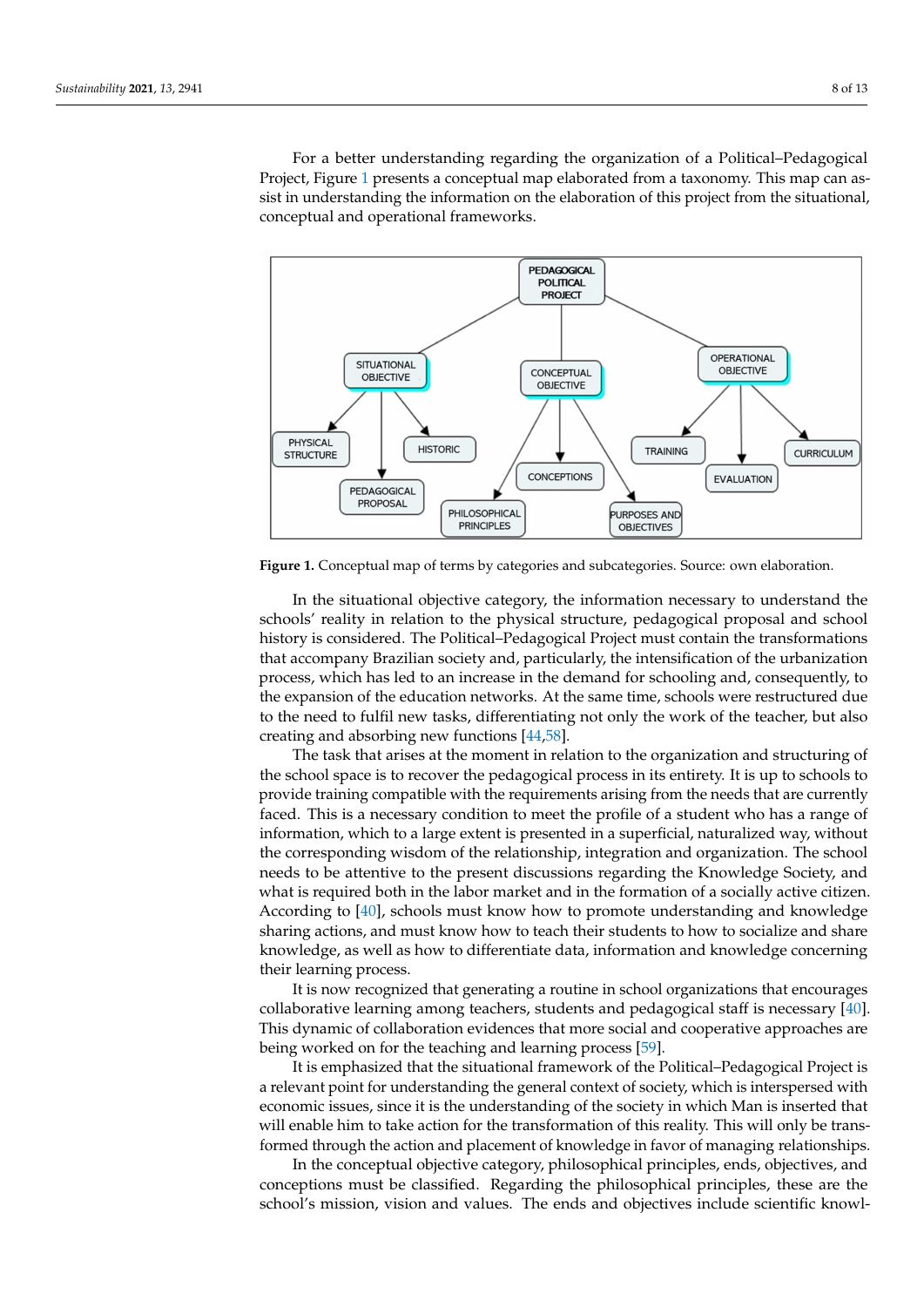edge, cultural plurality, and Democratic Management. Finally, the concepts of Education, Childhood, World and Man are grouped.

The conceptual framework allows the relationship between the school's information and the theoretical concepts that guide educational practices to be established. One can only contribute to a more just, less exclusive society, building a project committed to the student [\[48\]](#page-12-3). Therefore, the commitment is to promote and disseminate knowledge, culture, the integral formation of responsible citizens, integrating elements of social life with the contents worked on. Once again, the relevance of considering social relations is noted, and part of the strategy to promote such a concept is in the proposal that will be associated with the school.

Both [\[40](#page-11-28)[,48](#page-12-3)[,59\]](#page-12-13) emphasize that schools need to understand the profile of relationships that is being demanded in the job market, and thus provide students with experiences that allow them to act with mastery and skills, as students should be perceived as citizens who must be transforming agents of society, in addition to being critical, responsible and participating [\[46\]](#page-12-1). The school must be critical, reflective and enable the whole community to have a Political–Pedagogical Project consolidated by mutual collaboration and the exercise of collective construction, triggering innovative experiences that are happening in the school. Hence the importance of the definitions of the concepts of Education, Childhood, World and Man.

Finally, the operational objective category is made up of the subcategories "training", "curriculum" and "evaluation". This milestone consists of the directions taken to monitor and guarantee the process of development of teaching and learning. The training subcategory should include actions, technology, affectivity and inclusion. In the assessment, the terms learning, class council and recovery, and in the curriculum, planning. The planning must contemplate the possibility of an action–reflection–action movement in the constant search for a productive teaching and learning process. Pedagogical work does present not only the process of knowledge transmission, but also the elaboration and contextualization of knowledge.

Therefore, when addressing a given subject, all dimensions must be explored: the historical, the social, the economic, the spiritual, the political, the scientific; in short, all the dimensions that the topic might include. In [\[40](#page-11-28)[,48\]](#page-12-3) it is stated that planning is one of the ways of storing the memory of practices carried out at school, and it is the recording of teachers' mental maps from the lived experience of their classroom practice. Moreover, for the construction of this planning, it is observed that the discussions and the relations that are established during its elaboration are the record of the tacit knowledge developed by the teacher.

The guarantee of the learning process must be guided by the Political–Pedagogical Project, which is considered the most important document of a school organization and is also where the school's identity is stated, as it is a tool that externalizes the planning descriptions to reach the largest number of students with the best teaching and learning processes, still being linked to responsible political action in forming a type of citizen for a given society. For this to be effective, the Political–Pedagogical Project needs to be thought and elaborated collectively and made available for easy access.

With the help of Knowledge Management, this document can be created more efficiently through practices and tools that help in the recovery and organization of information, increasing the generation of useful, actionable and meaningful information. This process will significantly increase individual and team learning.

Thus, according to [\[60\]](#page-12-14), Knowledge Management, which encompasses a set of principles, concepts, processes, practices and tools, includes guiding resources to facilitate and further improve School Management. Through better treatment and use of knowledge, the teaching–learning process should lead to progress, even in organizational relationships. As stated in [\[23\]](#page-11-12), Knowledge Management is a system that creates routines for knowledge to be shared between people at different levels and environments. When this consideration is associated with the principles of School Management, the Political–Pedagogical Project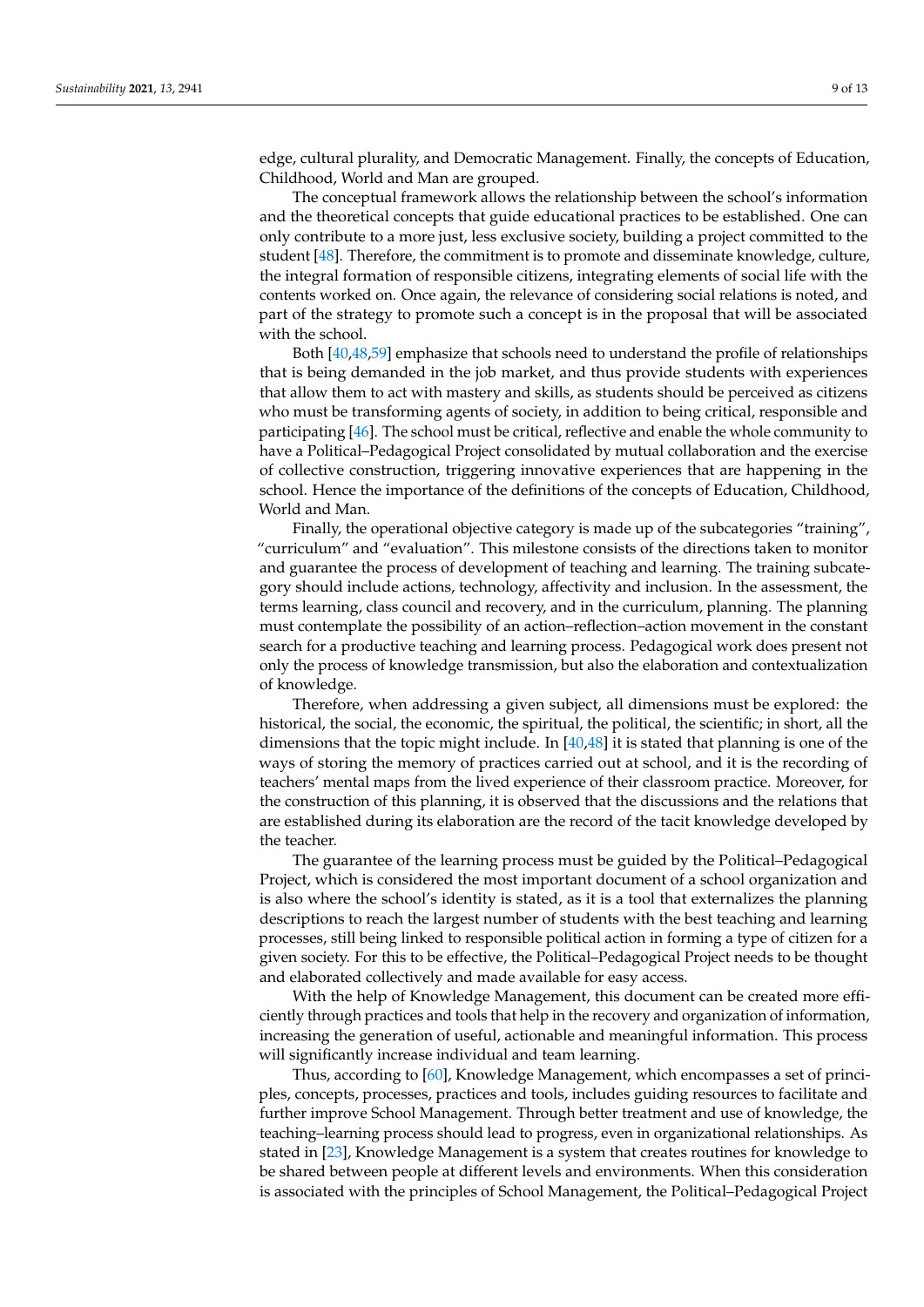becomes the mediator for the promotion of Knowledge Management at school. This is because it ends up making explicit the elements that the school wants to emphasize regarding democracy, relations and the socialization of knowledge in the school space.

The school scenario tends to report challenges that have been present for more than 30 years in the education and systematization of the Brazilian school, and one of the problematized variables is the description and function of the Political-Pedagogical Project [\[61\]](#page-12-15). From the definition of a school legislation for education in the purpose and democratic perspective, it becomes evident in the literature how much the school community needs to be assisted and heard in relation to their needs, as well as to relate the actions promoted in the school as enabling social transformation. However, studies in the field of school management still confront theory with practice when research is applied that questions in the school how the stakeholders are engaged and involved in the production, organization and implementation of the Pedagogical Political Project [\[62\]](#page-12-16). Effective participation should be from the recognition of the school structure (physical part) to educational processes (methodology, learning theories and pedagogical practices in the classroom), but what is recognized is a course of actions promoted specifically by a group of students, professionals focused on school administration and management, and little participation by teachers, students and the community (parents and civil society). There is no structured and normalized cultural action on the importance of an individual Pedagogical Political Project, which reports the reality of the school, information is still mixed between schools, definitions and theories are reused. School management could be recognized as a strategy to disseminate practices such as sharing and socializing information and knowledge between sectors, as well as promoting a more accessible and inclusive school process if it were mapped and organized in the perspective of knowledge management [\[63\]](#page-12-17), according to analysis of the taxonomy of the Pedagogical Political Project presented in the article.

The Pedagogical Political Project associates the relationship between student and community, school and community, and society and education, and when added to the objectives of knowledge management, the importance of school management that promotes democratic management with actions involving people, processes and technologies. Knowledge management in the school space and in school education broadens the objectives of relating school education to the labor market, innovation with educational resources, management with the school organization process, and the Pedagogical Political Project with the purpose of a document guiding the actions and objectives of each school [\[64\]](#page-12-18) to promote functional training processes for a citizen.

#### **5. Conclusions**

Based on the objective that guided this study, it was possible to highlight the need for the Political–Pedagogical Project to strengthen School Management supported by Knowledge Management in order to achieve an improvement in the promotion of the quality of the organizational environment as well as the elucidation of effective learning for teachers and students through democratic management.

Through organizational practices and processes, Knowledge Management contributes to the effective sharing of knowledge, providing improvements in the quality of teaching throughout the school space. It is understood that the purpose of Knowledge Management in the school environment is to advance the quality of the contributions that individuals make. Knowledge Management at school motivates the construction of knowledge, sharing and practice between teachers and students, in the teaching–learning process in the classroom space, as well as advising along with the improvement of teachers' know-how, directing the understanding that the adversities of schools are associated with the scarcity of information and Knowledge Management [\[41\]](#page-11-29). It appears then that Knowledge Management in Education is aimed at improving decision-making across the organizations in order to promote student learning [\[65\]](#page-12-19).

That said, it is understood that Knowledge Management is a strategy that promotes the analysis and verification of the quality of an institutional environment and also the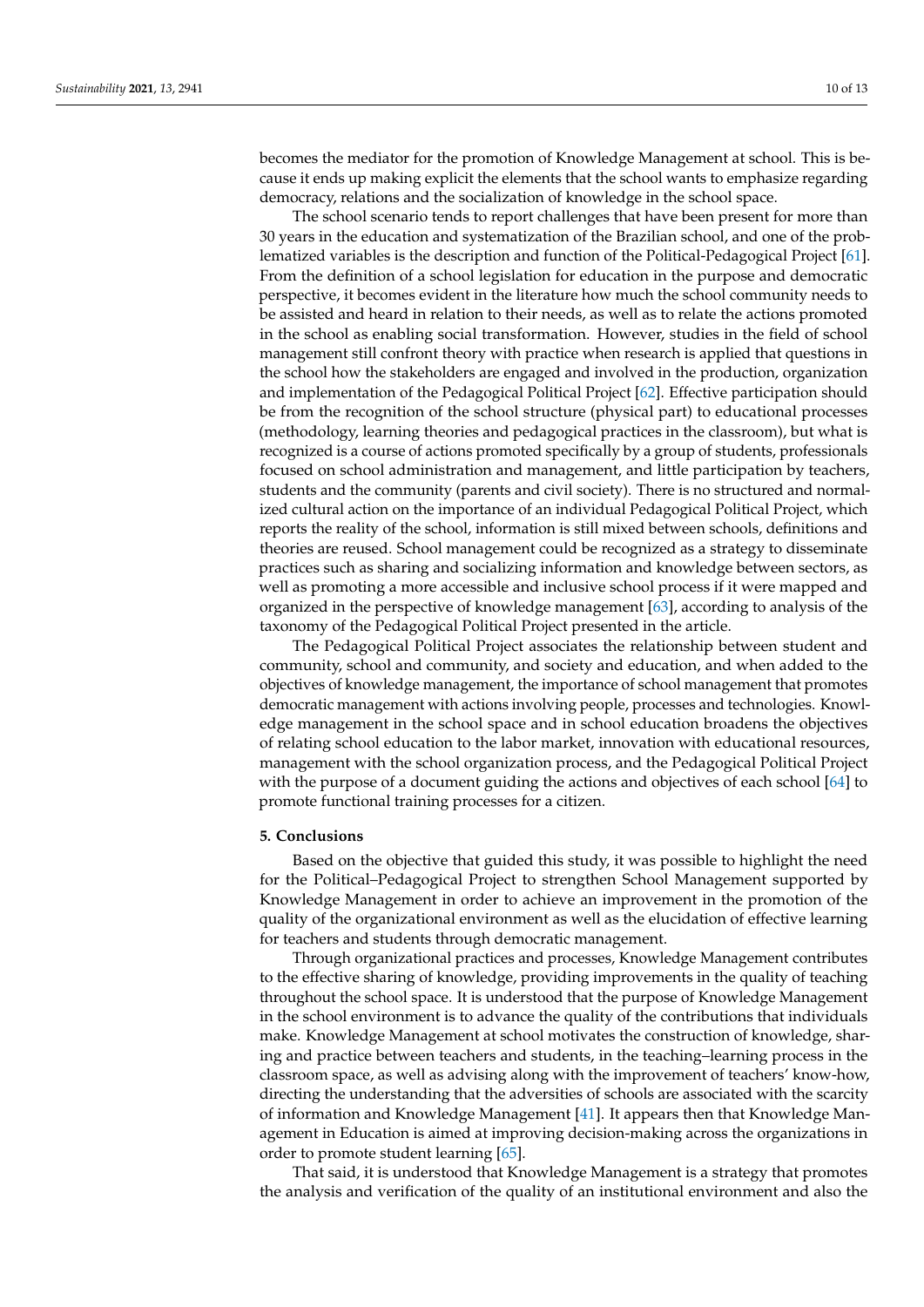coordination and implementation of activities in an organization. Thus, taxonomy is seen as a tool that allows the in-depth analysis of the factors and terms that allow the

and learning process. In this sense, it is evident that the Political–Pedagogical Project is a resource and a tool that explains the process and the modus operandi of how to guide and coordinate the situational, conceptual and operational dimensions of a school. That is, how to organize and relate the pedagogical proposal with the concepts, the training and evaluation that the school wants to define as characteristics of the organization.

identification of how a school needs to be structured and organized to promote the teaching

By analyzing the three dimensions of the Pedagogical Political Project—situational, conceptual and operational—we can see that Knowledge Management can collaborate in each one with the purpose of emphasizing the stages of organizing a document that is structuring for a school that reports to the objective to relate school education to the labor market, as well as innovation with educational resources, to promote a learning space that affects the needs of the community and the social transformation of the place that the school has access to. Knowledge Management aggregates information and proposals regarding management with a process with tools and practices that result in a school organization that is geared towards the knowledge society, for the promotion of a school space involved in innovation, in research and in the solution of problems that refer to their reality and context [\[63\]](#page-12-17). Finally, in relation to the Knowledge Management applied in structuring the Pedagogical Political Project, while this aims to be a guiding document for the actions and objectives of each school to promote functional training processes for a citizen, it is understood that the resources that involve the school structure need to be used, applied and recognized by everyone who works in the school [\[66\]](#page-12-20), not only the management, but each employee who has a professional role in providing access to information, knowledge, the school curriculum and practical actions that promote the teaching and learning.

**Author Contributions:** Conceptualization, A.d.C.G.C., C.R.P.S., L.F.D.F. and R.S.; methodology, A.d.C.G.C., C.R.P.S., L.F.D.F. and R.S.; Formal analysis, A.d.C.G.C. and C.R.P.S.; supervision, F.M.; writing—original draft, A.d.C.G.C. and L.F.D.F.; writing—review and editing, R.G.; validation, R.S.; resources, R.G. and F.M.; All authors have read and agreed to the published version of the manuscript.

**Funding:** This research received no external funding.

**Acknowledgments:** Radu Godina acknowledges Fundação para a Ciência e a Tecnologia (FCT-MCTES) for its financial support via the project UIDB/00667/2020 (UNIDEMI). Letícia Fleig Dal Forno and Rejane Sartori acknowledges Cesumar Institute of Sciente, Technology and Innovation (CISTI).

**Conflicts of Interest:** The authors declare no conflict of interest.

#### **References**

- <span id="page-10-0"></span>1. Quarchioni, S.; Paternostro, S.; Trovarelli, F. Knowledge Management in Higher Education: A Literature Review and Further Research Avenues. *Knowl. Manag. Res. Pract.* **2020**, 1–16. [\[CrossRef\]](http://doi.org/10.1080/14778238.2020.1730717)
- <span id="page-10-1"></span>2. Ishak, R.; Mansor, M. The Relationship between Knowledge Management and Organizational Learning with Academic Staff Readiness for Education 4.0. *Eurasian J. Educ. Res.* **2020**, *20*, 169–184. [\[CrossRef\]](http://doi.org/10.14689/ejer.2020.85.8)
- <span id="page-10-2"></span>3. Mohammad, M.; Jose, G.J.A. An Analysis of Knowledge Management in Educational Institution. *Int. J. Appl. Sci. Manag.* **2016**, *2*, 211–218.
- <span id="page-10-3"></span>4. Sallis, E.; Jones, G. *Knowledge Management in Education: Enhancing Learning & Education*; Routledge: London, UK, 2013; ISBN 978-1-135-88387-4.
- <span id="page-10-8"></span>5. Edge, K. Powerful Public Sector Knowledge Management: A School District Example. *J. Knowl. Manag.* **2005**, *9*, 42–52. [\[CrossRef\]](http://doi.org/10.1108/13673270510629954)
- <span id="page-10-4"></span>6. Amy, M. *Knowledge Management and Higher Education: A Critical Analysis: A Critical Analysis*; Idea Group Inc (IGI): Calgary, AB, Canada, 2005; ISBN 978-1-59140-511-5.
- <span id="page-10-5"></span>7. Choo, C.W. *The Knowing Organization: How Organizations Use Information to Construct Meaning, Create Knowledge, and Make Decisions*, 2nd ed.; Oxford University Press: New York, NY, USA, 2005; ISBN 978-0-19-517678-0.
- <span id="page-10-6"></span>8. Lau, C.L.; Al-Hawamdeh, S. Knowledge Management Education and Curriculum Development. *J. Inf. Knowl. Manag.* **2002**, *1*, 99–118. [\[CrossRef\]](http://doi.org/10.1142/S021964920200042X)
- <span id="page-10-7"></span>9. Takeuchi, H.; Nonaka, I. *Hitotsubashi on Knowledge Management*, 1st ed.; Wiley: Singapore, 2004; ISBN 978-0-470-82074-2.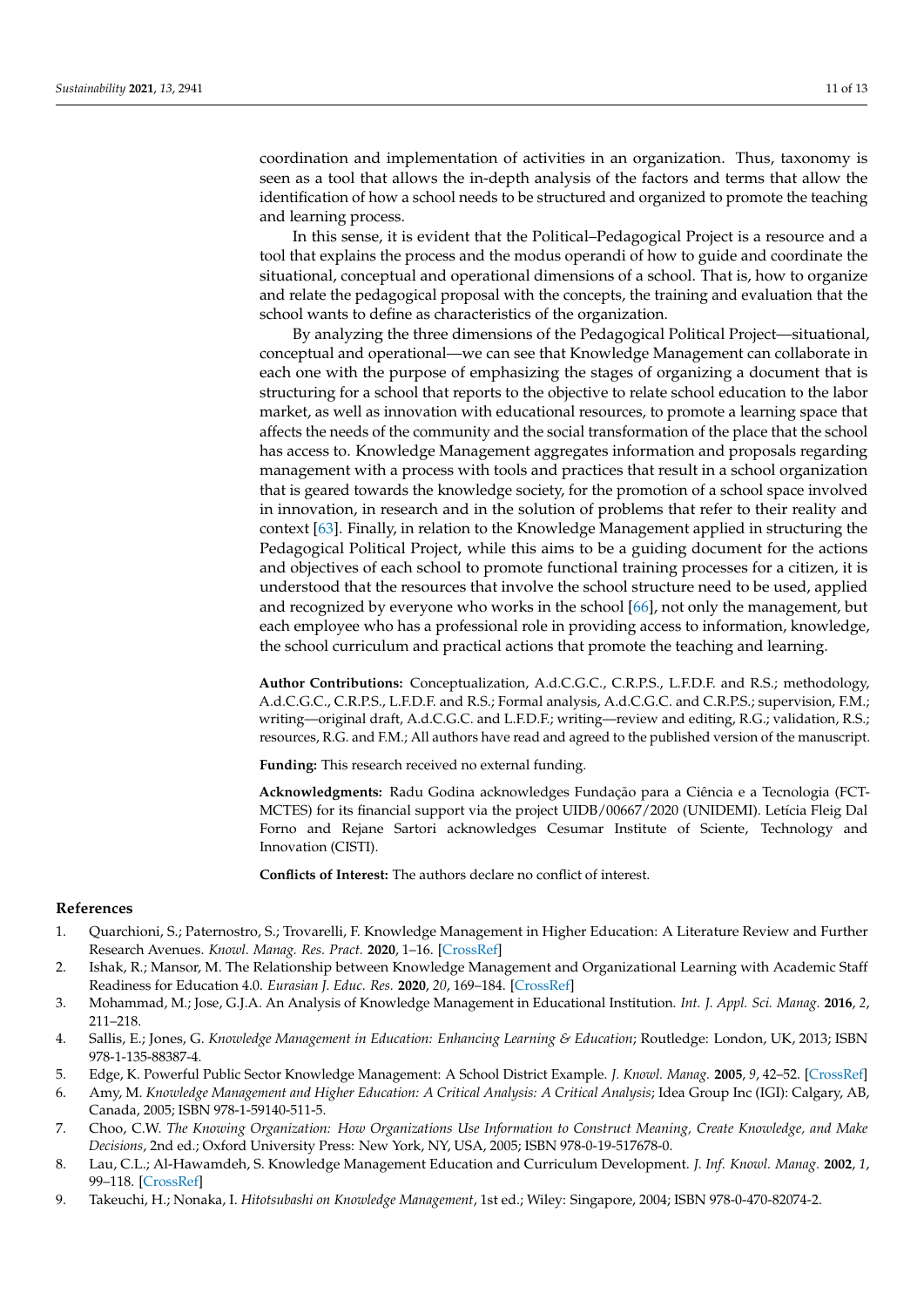- <span id="page-11-0"></span>10. Johannessen, J.-A. *Knowledge Management Philosophy: Communication as a Strategic Asset in Knowledge Management*; Emerald Publishing Limited: Bingley, UK, 2020.
- <span id="page-11-1"></span>11. North, K.; Maier, R.; Haas, O. (Eds.) *Knowledge Management in Digital Change: New Findings and Practical Cases*, 1st ed.; Springer: Berlin/Heidelberg, Germany, 2018.
- <span id="page-11-2"></span>12. Nonaka, I. *The Knowledge-Creating Company*; Harvard Business Review Press: Brighton, MA, USA, 2008.
- <span id="page-11-3"></span>13. Jannuzzi, C.S.C.; Falsarella, O.M.; Sugahara, C.R. Knowledge Management: A Model Study and Its Relationship with Innovation in Organizations. *Perspect. Ciênc. Inf.* **2016**, *21*, 97–118. [\[CrossRef\]](http://doi.org/10.1590/1981-5344/2462)
- <span id="page-11-4"></span>14. Cheng, E.C.K. Managing Records and Archives in a Hong Kong School: A Case Study. *Rec. Manag. J.* **2018**, *28*, 204–216. [\[CrossRef\]](http://doi.org/10.1108/RMJ-02-2017-0004)
- 15. Liebowitz, J.; Frank, M. *Knowledge Management and E-Learning*; CRC Press: Boca Raton, FL, USA, 2016; ISBN 978-1-4398-3726-9.
- <span id="page-11-5"></span>16. Chu, K. Leading Knowledge Management in a Secondary School. *J. Knowl. Manag.* **2016**, *20*, 1104–1147. [\[CrossRef\]](http://doi.org/10.1108/JKM-10-2015-0390)
- <span id="page-11-6"></span>17. Wiig, K.M. *Knowledge Management Foundations: Thinking about Thinking—How People and Organizations Represent, Create and Use Knowledge*; Schema Press: Arlington, TX, USA, 1994; ISBN 978-0-9638925-0-8.
- <span id="page-11-7"></span>18. Nonaka, I.; Takeuchi, H. *The Knowledge-Creating Company: How Japanese Companies Create the Dynamics of Innovation*, 1st ed.; Oxford University Press: New York, NY, USA, 1995; ISBN 978-0-19-509269-1.
- <span id="page-11-8"></span>19. Stewart, T.A. *Intellectual Capital*, 1st ed.; Doubleday Business: New York, NY, USA, 1997; ISBN 978-0-385-48228-8.
- <span id="page-11-9"></span>20. Davenport, T.H.; Prusak, L. *Working Knowledge: How Organizations Manage What They Know*; Harvard Business Press: Brighton, MA, USA, 2000; ISBN 978-1-4221-6068-8.
- <span id="page-11-10"></span>21. European Committee for Standardization. *European Guide to Good Practice in Knowledge Management-Part 1: Knowledge Management Framework*; European Committee for Standardization: Brussels, Belgium, 2004.
- <span id="page-11-11"></span>22. Saini, R. Model Development for Key Enablers in the Implementation of Knowledge Management. *IUP J. Knowl. Manag.* **2013**, *11*, 46–62.
- <span id="page-11-12"></span>23. Dalkir, K. *Knowledge Management in Theory and Practice*, 3rd ed.; The MIT Press: Cambridge, MA, USA, 2017; ISBN 978-0-262- 03687-0.
- <span id="page-11-13"></span>24. Paschek, D.; Ivascu, L.; Draghici, A. Knowledge Management—The Foundation for a Successful Business Process Management. *Procedia Soc. Behav. Sci.* **2018**, *238*, 182–191. [\[CrossRef\]](http://doi.org/10.1016/j.sbspro.2018.03.022)
- <span id="page-11-14"></span>25. Beesley, L.G.A.; Cooper, C. Defining Knowledge Management (KM) Activities: Towards Consensus. *J. Knowl. Manag.* **2008**, *12*, 48–62. [\[CrossRef\]](http://doi.org/10.1108/13673270810875859)
- <span id="page-11-15"></span>26. Senge, P.M.; Cambron-McCabe, N.; Lucas, T.; Smith, B.; Dutton, J. *Schools That Learn (Updated and Revised): A Fifth Discipline Fieldbook for Educators, Parents, and Everyone Who Cares About Education*, Revised ed.; Currency: New York, NY, USA, 2012; ISBN 978-0-385-51822-2.
- <span id="page-11-16"></span>27. Nunes, C. Historiografia comparada da escola nova: Algumas questões. *Rev. Fac. Educ.* **1998**, *24*, 105–125. [\[CrossRef\]](http://doi.org/10.1590/S0102-25551998000100008)
- <span id="page-11-17"></span>28. Campos, R.; Shiroma, E. O resgate da Escola Nova pelas reformas educacionais contemporâneas. *Rev. Bras. Estud. Pedagóg.* **1999**, *80*. [\[CrossRef\]](http://doi.org/10.24109/2176-6681.rbep.80i196.988)
- 29. Vieira, C.E. O Movimento pela Escola Nova no Paraná: Trajetória e idéias educativas de Erasmo Pilotto. *Educ. Rev.* **2001**, 53–72. [\[CrossRef\]](http://doi.org/10.1590/0104-4060.234)
- <span id="page-11-18"></span>30. Carvalho, M.M.C. De Pedagogia da Escola Nova e usos do impresso: Itinerário de uma investigação. *Educação (UFSM)* **2005**, *30*, 87–104.
- <span id="page-11-19"></span>31. Borges, A. From Patronage Politics to Community Deliberation: The Recent Experience of Democratic School Management in Brazil. *Public Adm. Dev.* **2007**, *27*, 273–282. [\[CrossRef\]](http://doi.org/10.1002/pad.464)
- <span id="page-11-20"></span>32. Hägg, G.; Gabrielsson, J. A Systematic Literature Review of the Evolution of Pedagogy in Entrepreneurial Education Research. *Int. J. Entrep. Behav. Res.* **2019**, *26*, 829–861. [\[CrossRef\]](http://doi.org/10.1108/IJEBR-04-2018-0272)
- <span id="page-11-21"></span>33. Li, W. Complementary Schools, Past, Present and Future. *Lang. Educ.* **2006**, *20*, 76–83. [\[CrossRef\]](http://doi.org/10.1080/09500780608668711)
- <span id="page-11-22"></span>34. Teitelbaum, K. *Critical Issues in Democratic Schooling: Curriculum, Teaching, and Socio-Political Realities*; Routledge: London, UK, 2020; ISBN 978-1-00-005811-6.
- <span id="page-11-23"></span>35. Everard, K.B.; Morris, G.; Wilson, I. *Effective School Management*; SAGE: Newcastle upon Tyne, UK, 2004; ISBN 978-1-4129-0049-2.
- <span id="page-11-24"></span>36. Gold, A.; Evans, J.M. *Reflecting on School Management*; Psychology Press: East Sussex, UK, 1998; ISBN 978-0-7507-0805-0.
- <span id="page-11-25"></span>37. Antonio, D.M.S. Creating Better Schools through Democratic School Leadership. *Int. J. Leadersh. Educ.* **2008**, *11*, 43–62. [\[CrossRef\]](http://doi.org/10.1080/13603120601174311)
- <span id="page-11-26"></span>38. Williams, K. The Case for Democratic Management in Schools. *Ir. Educ. Stud.* **1989**, *8*, 73–86. [\[CrossRef\]](http://doi.org/10.1080/0332331890080208)
- <span id="page-11-27"></span>39. Coyle, M. Teacher Leadership vs. School Management: Flatten the Hierarchies. *Clear. House J. Educ. Strateg. Issues Ideas* **1997**, *70*, 236–239. [\[CrossRef\]](http://doi.org/10.1080/00098655.1997.10543923)
- <span id="page-11-28"></span>40. Cheng, E.C.K. *Knowledge Management for School Education*; Springer: Berlin/Heidelberg, Germany, 2014.
- <span id="page-11-29"></span>41. Chu, K.W.; Wang, M.; Yuen, A.H.K. Implementing Knowledge Management in School Environment: Teachers' Perception. *Knowl. Manag. E-Learn. Int. J.* **2011**, *3*, 139–152.
- <span id="page-11-30"></span>42. Gautério, V.L.B.; Rodrigues, S.C. Os Ambientes de Aprendizagem possibilitando transformações no ensinar e no aprender. *Rev. Bras. Estud. Pedagóg.* **2013**, *94*, 603–618. [\[CrossRef\]](http://doi.org/10.1590/S2176-66812013000200013)
- <span id="page-11-31"></span>43. Da Silva Llarena, R.A.; Duart, E.N.; Santos, R.d.R. Gestão do conhecimento e desafios educacionais contemporâneos. *Questão* **2015**, *21*, 222–242. [\[CrossRef\]](http://doi.org/10.19132/1808-5245212.222-242)
- <span id="page-11-32"></span>44. Riddle, S.; Apple, M.W. *Re-Imagining Education for Democracy*; Routledge: London, UK, 2019; ISBN 978-1-00-000692-6.